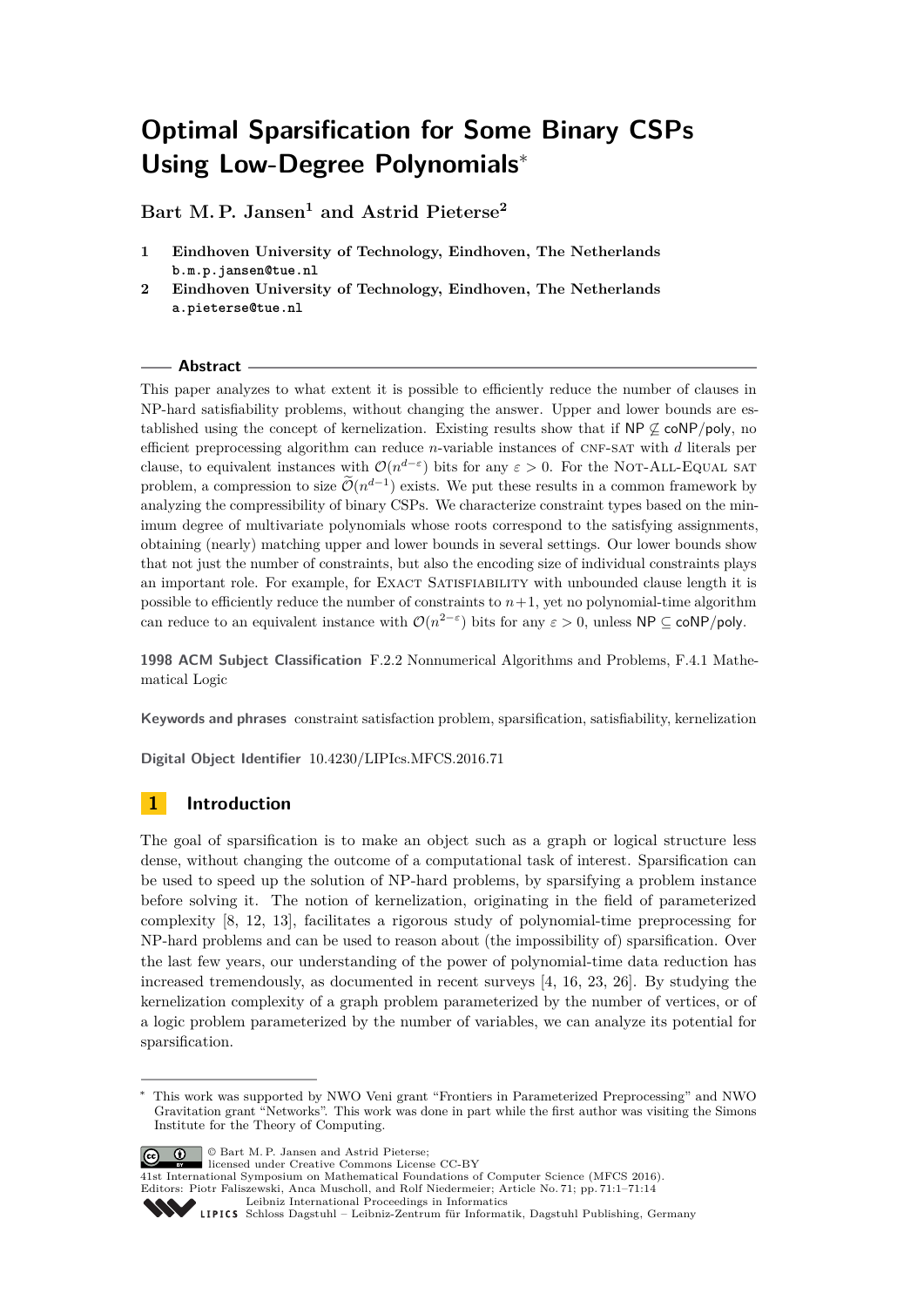### **71:2 Optimal Sparsification for Some Binary CSPs Using Low-Degree Polynomials**

The vast majority of the currently known results in this direction are negative [\[10,](#page-12-5) [18,](#page-12-6) [19,](#page-13-3) [20\]](#page-13-4), stating that no nontrivial sparsification is possible under plausible complexity-theoretic assumptions. For example, Dell and van Melkebeek [\[10\]](#page-12-5) obtained such a result for CNF-SATISFIABILITY with clauses of size at most *d* (*d*-CNF-SAT), for each fixed  $d \geq 3$ . Assuming NP  $\not\subseteq$  coNP/poly, there is no polynomial-time algorithm that compresses any *n*-variable instance of *d*-CNF-SAT to an equivalent instance with  $\mathcal{O}(n^{d-\epsilon})$  bits for  $\varepsilon > 0$ . Since there are  $\mathcal{O}(n^d)$  possible clauses of size at most *d* over *n* variables, the trivial compression scheme that outputs a bitstring of length  $\mathcal{O}(n^d)$ , denoting for each possible clause whether it occurs in the instance or not, is optimal up to  $n^{o(1)}$  factors.

A problem for which nontrivial polynomial-time sparsification *is* possible was recently discovered by the current authors [\[20\]](#page-13-4). Any *n*-variable instance of the NOT-ALL-Equal CNF-Satisfiability problem with clauses of size at most *d* (*d*-nae-sat) can efficiently be compressed to an equivalent instance with  $\mathcal{O}(n^{d-1})$  clauses, which can be encoded in  $\mathcal{O}(n^{d-1}\log n)$  bits. The preprocessing algorithm is based on a linear-algebraic lemma by Lovász [\[27\]](#page-13-5) to identify clauses that are implied by others, allowing a reduction from  $\Theta(n^d)$ clauses to  $\mathcal{O}(n^{d-1})$ . This sparsification for *d*-NAE-SAT forms the starting point for this work. Since *d*-CNF-SAT and *d*-NAE-SAT can both be seen as constraint satisfaction problems (CSPs) with a binary domain, it is natural to ask whether the positive results for d-NAE-SAT extend to other binary CSPs. The difference between *d*-CNF-SAT and *d*-NAE-SAT shows that the type of constraints that one allows, affects the compressibility of the resulting CSP. The goal of this paper is to understand how the optimal compression size for a binary CSP depends on the type of legal constraints, with the aim of obtaining matching upper and lower bounds.

Before presenting our results, we give an example to illustrate our methods. Consider the NP-complete Exact *d*-CNF-Satisfiability (Exact *d*-sat) problem, which asks whether there is a truth assignment that satisfies *exactly one* literal in each clause; the clauses have size at most *d*. While there are  $\Theta(n^d)$  different clauses that can occur in an instance with *n* variables, the exact nature of the problem makes it possible to reduce any instance to an equivalent one with  $n + 1$  clauses. A clause such as  $x_1 \vee x_3 \vee \neg x_5$  naturally corresponds to an equality constraint of the form  $x_1 + x_3 + (1 - x_5) = 1$ , since a 0/1-assignment to the variables satisfies exactly one literal of the clause if and only if it satisfies the equality. To find redundant clauses, transform each of the *m* clauses into an equality to obtain a system of equalities  $A$ **x** = **b** where *A* is an  $m \times n$  matrix, **x** is the column vector  $(x_1, \ldots, x_n)$ , and **b** is an integer column vector. Using Gaussian elimination, one can efficiently compute a basis *B* for the row space of the extended matrix  $(A|b)$ : a set of equalities such that every equality can be written as a linear combination of equalities in *B*. Since  $(A|b)$  has  $n+1$  columns, its rank is at most  $n+1$  and the basis *B* contains at most  $n+1$  equalities. To perform data reduction, remove all clauses from the EXACT d-SAT instance whose corresponding equalities do not occur in *B*. If an assignment satisfies  $f_1(\mathbf{x}) = b_1$  and  $f_2(\mathbf{x}) = b_2$ , then it also satisfies their sum  $f_1(\mathbf{x}) + f_2(\mathbf{x}) = b_1 + b_2$ , and any linear combination of the satisfied equalities. Since any equality not in  $B$  can be written as a linear combination of equalities in  $B$ , a truth assignment satisfying all clauses from *B* must necessarily also satisfy the remaining clauses, which shows the correctness of the data reduction procedure. The resulting instance can be encoded in  $\mathcal{O}(n \log n)$  bits, as each of the remaining  $n + 1$  clauses has  $d \in O(1)$  literals.

# **Our results**

Our positive results are generalizations of the linear-algebraic data reduction tool for binary CSPs presented above. They reveal that the  $\tilde{\mathcal{O}}(n)$ -bit compression for EXACT *d*-SAT, the  $\tilde{\mathcal{O}}(n^{d-1})$ -bit compression for *d*-NAE-SAT, and the  $\mathcal{O}(n^d)$ -bit compression for *d*-CNF-SAT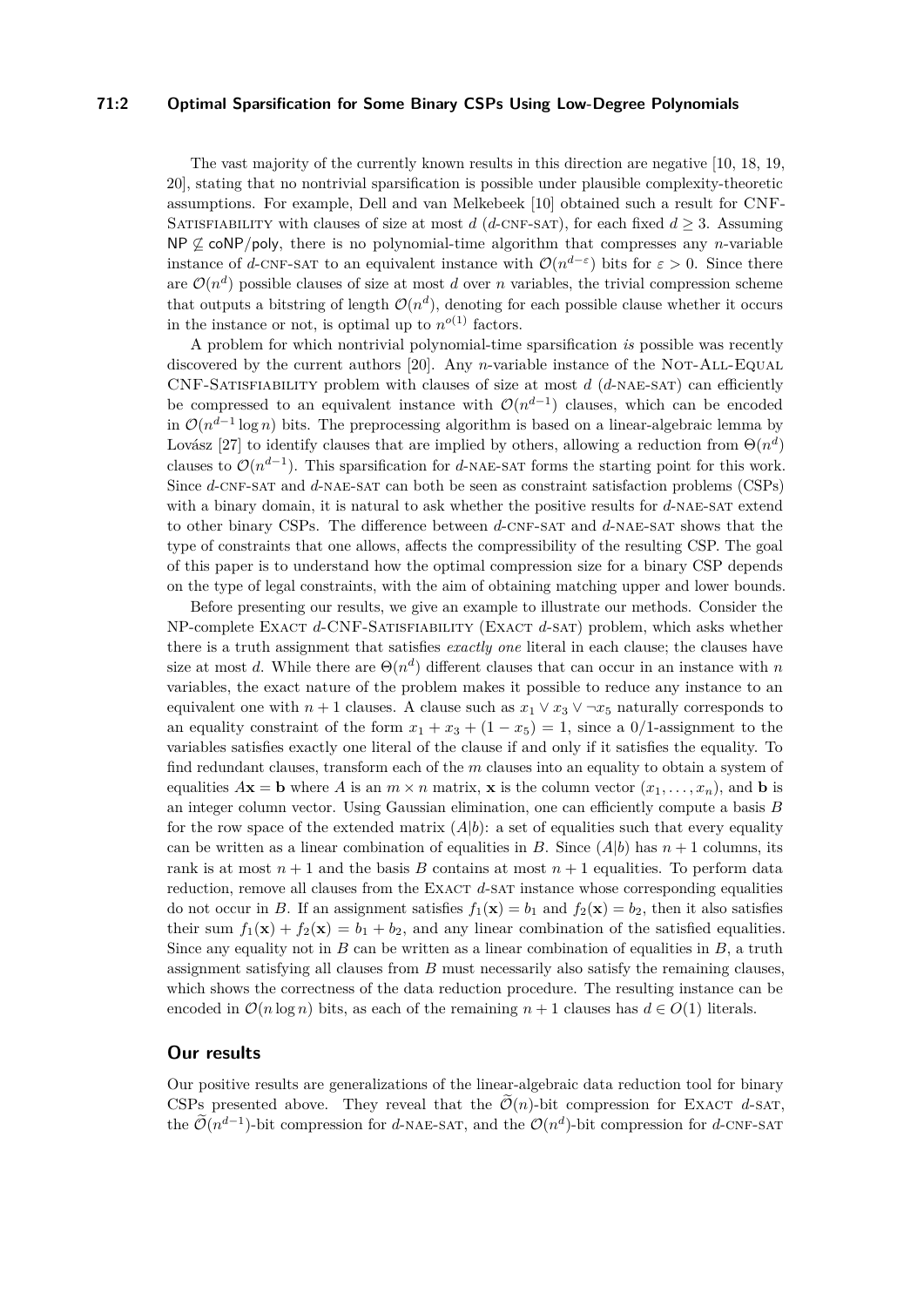are samples of a gliding scale of problem complexity: more tightly constrained problems can be compressed better. We formalize this idea by considering a generic CSP whose constraints are of the form  $f(\mathbf{x}) = 0$ , where f is a bounded-degree polynomial and the constraint demands that  $\bf{x}$  is a root of  $f$ . The example given earlier shows that EXACT  $d$ -SAT can be expressed using degree-1 polynomials. We show that *d*-nae-sat and *d*-cnf-sat can be expressed using equalities of polynomial expressions of degree *d* − 1 and *d*. We study the following problem:

*d*-Polynomial root CSP **Parameter:** The number of variables *n*. **Input:** A list *L* of polynomial equalities over variables  $V = \{x_1, \ldots, x_n\}$ . An equality is of the form  $f(x_1, \ldots, x_n) = 0$ , where f is a multivariate polynomial of degree at most d. **Question:** Does there exist an assignment of the variables  $\tau: V \to \{0, 1\}$  satisfying all equalities in *L*?

Using a generalization of the argument presented above, the number of constraints in an instance of *d*-POLYNOMIAL ROOT CSP can efficiently be reduced to  $\mathcal{O}(n^d)$ , even when the number of variables that occur in a constraint is not restricted. The latter implies, for example, that using degree-1 polynomials one can express the EXACT SAT problem with clauses of arbitrary size. When the number of variable occurrences in a constraint can be as large as *n*, it may take  $\Omega(n)$  bits to encode a single constraint. After reducing the number of clauses in an EXACT SAT instance to  $n + 1$ , one may therefore still require  $\Theta(n^2)$  bits to encode the instance. This turns out to be unavoidable: we prove that EXACT SAT has no sparsification of size  $\mathcal{O}(n^{2-\epsilon})$  for any  $\varepsilon > 0$ , unless NP  $\subseteq \text{coNP/poly}$ . In general, we compress instances of *d*-POLYNOMIAL ROOT CSP to bitsize  $\widetilde{\mathcal{O}}(n^{d+1})$  when each constraint can be encoded in  $\widetilde{\mathcal{O}}(n)$  bits. We prove that no compression to size  $\mathcal{O}(n^{d+1-\epsilon})$  is possible unless  $\mathsf{NP} \subseteq \mathsf{coNP/poly}$ . When each constraint can be encoded in  $\widetilde{\mathcal{O}}(1)$  bits, the constraint reduction scheme reduces the size of an instance to  $\widetilde{\mathcal{O}}(n^d)$ . As we will show that *d*-NAE-SAT can be modeled using polynomials of degree  $d-1$ , this method strictly generalizes our earlier results [\[20\]](#page-13-4) for *d*-nae-sat.

The linear-algebraic data reduction tool described above works over arbitrary fields *F*, allowing us to capture constraints such as "the number of satisfied literals in the clause is exactly two, when evaluated modulo 3". We therefore extend our study to the *d*-Polynomial ROOT CSP problem over arbitrary fields F, and obtain similar positive and negative results.

Finally, we consider binary CSPs whose constraints are formed by *inequalities*, rather than equalities, of degree-*d* polynomials. This leads to the following generic problem:

*d*-Polynomial non-root CSP over *F* **Parameter:** The number of variables *n*. **Input:** A list *L* of polynomial inequalities over variables  $V = \{x_1, \ldots, x_n\}$ . An inequality is of the form  $f(x_1, \ldots, x_n) \neq 0$ , where *f* is a multivariate polynomial of degree  $\leq d$ . **Question:** Does there exist an assignment of the variables  $\tau: V \to \{0, 1\}$  satisfying all inequalities in *L*?

We present upper and lower bounds for problems of this type. When the polynomials are evaluated over a structure that is not a field, the situation changes significantly. For example, CSPs with constraints of the type "the number of satisfied literals in the clause is 1 or 2, when evaluated modulo 6" behave differently than the corresponding problem modulo 5, or modulo 7, because the integers modulo 6 do not form a field. Both our upper- and lower bound techniques fail when defining constraints with respect to composite moduli. We present connections to different areas of theoretical computer science where the distinction between prime and composite moduli plays a big role. More concretely, we show that obtaining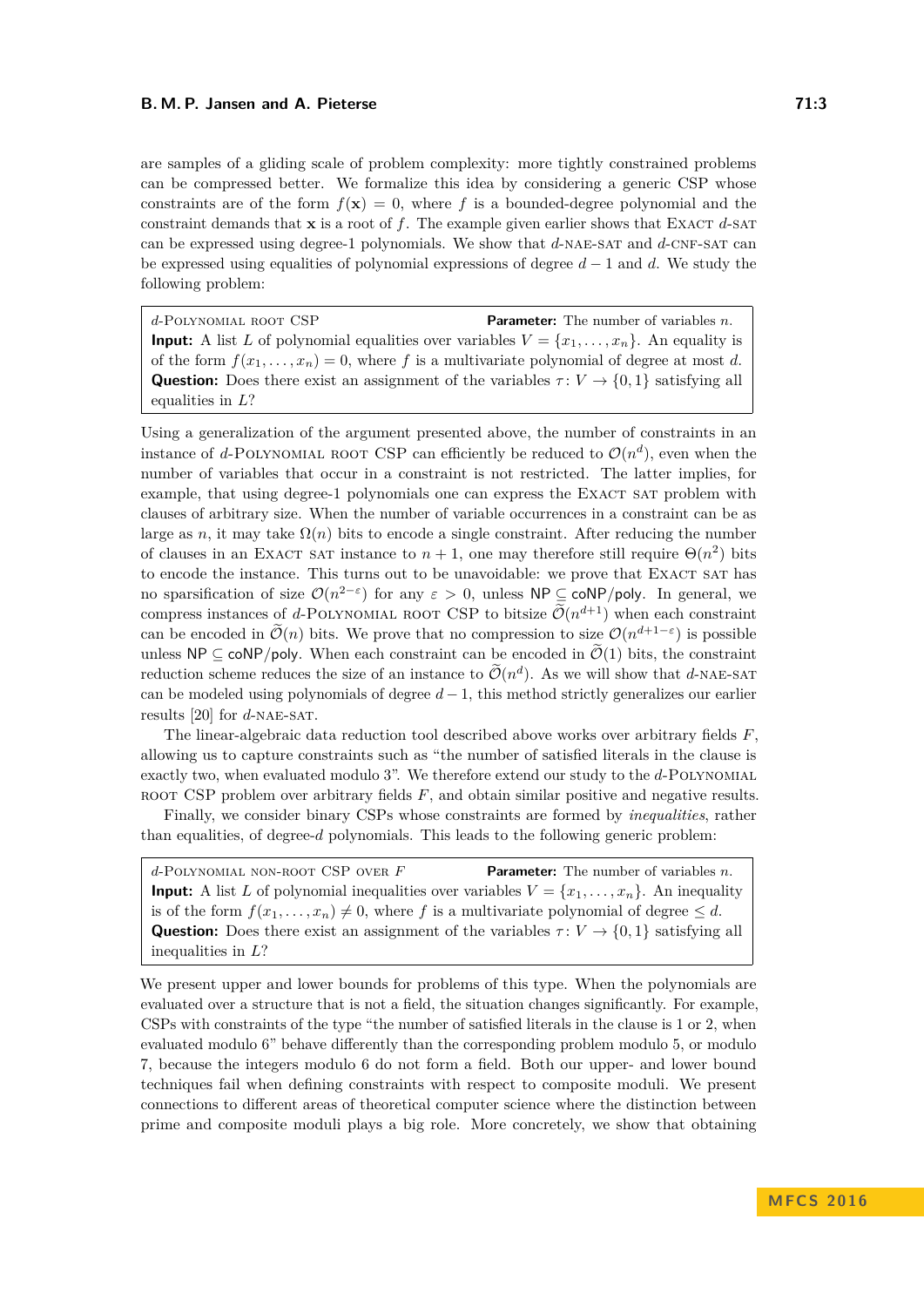## **71:4 Optimal Sparsification for Some Binary CSPs Using Low-Degree Polynomials**

polynomial sparsification upper bounds for *d*-Polynomial non-root CSP over the integers modulo a composite, would resolve a long-standing problem concerning the representation of the OR-function using low-degree polynomials (cf.  $[2, 3, 29]$  $[2, 3, 29]$  $[2, 3, 29]$ ).

## **Related work**

Schaefer's Theorem [\[28\]](#page-13-7) is a classic result relating the complexity of a binary CSP to the type of allowed constraints, separating the NP-complete from the polynomial-time solvable cases. A characterization of the kernelization complexity of min-ones CSPs parameterized by the number of variables was presented by Kratsch and Wahlström [\[25\]](#page-13-8). There are several parameterized complexity results for CSPs [\[7,](#page-12-9) [9,](#page-12-10) [24\]](#page-13-9).

# <span id="page-3-1"></span>**2 Preliminaries**

A *parameterized problem* Q is a subset of  $\Sigma^* \times \mathbb{N}$ , where  $\Sigma$  is a finite alphabet. Let  $\mathcal{Q}, \mathcal{Q}' \subseteq \Sigma^* \times \mathbb{N}$  be parameterized problems and let  $h: \mathbb{N} \to \mathbb{N}$  be a computable function. A *generalized kernel for*  $Q$  *into*  $Q'$  *of size*  $h(k)$  is an algorithm that, on input  $(x, k) \in \Sigma^* \times \mathbb{N}$ , takes time polynomial in  $|x| + k$  and outputs an instance  $(x', k')$  such that:

**1.**  $|x'|$  and  $k'$  are bounded by  $h(k)$ , and

**2.**  $(x', k') \in \mathcal{Q}'$  if and only if  $(x, k) \in \mathcal{Q}$ .

The algorithm is a *kernel* for  $Q$  if  $Q = Q'$ . It is a *polynomial (generalized) kernel* if  $h(k)$ is a polynomial. Since a polynomial-time reduction to an equivalent sparse instance yields a generalized kernel, we use lower bounds for the sizes of generalized kernels to prove the non-existence of sparsification algorithms.

A *linear-parameter transformation* from a parameterized problem Q to a parameterized problem  $\mathcal{Q}'$  is a polynomial-time algorithm that transforms any instance  $(x, k)$  of  $\mathcal Q$  into an equivalent instance  $(x', k')$  of  $\mathcal{Q}'$  such that  $k' \in \mathcal{O}(k)$ . It is easy to see (cf. [\[6\]](#page-12-11)) that the existence of a linear-parameter transformation from  $\mathcal Q$  to  $\mathcal Q'$ , together with a (generalized) kernel of size  $\mathcal{O}(k^d)$  for  $\mathcal{Q}'$ , yields a generalized kernel of size  $\mathcal{O}(k^d)$  for  $\mathcal{Q}$ . By contraposition, the existence of such a transformation implies that when Q does not have generalized kernels of size  $\mathcal{O}(k^{d-\varepsilon})$ , then  $\mathcal{Q}'$  does not have generalized kernels of size  $\mathcal{O}(k^{d-\varepsilon})$  either.

We use the framework of cross-composition [\[5\]](#page-12-12) to establish kernelization lower bounds, requiring the definitions of polynomial equivalence relations  $[5,$  Def. 3.1] and OR-crosscompositions [\[5,](#page-12-12) Def. 3.3].

<span id="page-3-0"></span>▶ **Theorem 1** ([\[5,](#page-12-12) Theorem 6]). Let  $L \subseteq \Sigma^*$  be a language, let  $\mathcal{Q} \subseteq \Sigma^* \times \mathbb{N}$  be a parameterized *problem, and let d, ε be positive reals. If L is NP-hard under Karp reductions, has an* OR-cross-composition into Q with cost  $f(t) = t^{1/d + o(1)}$ , where *t* denotes the number of *instances, and* Q *has a polynomial (generalized) kernelization with size bound*  $O(k^{d-\epsilon})$ , then NP ⊆ coNP*/*poly*.*

For  $d \in \mathbb{N}$  we will refer to an OR-cross-composition of cost  $f(t) = t^{1/d} \log(t)$  as a *degree-d cross-composition*. By Theorem [1,](#page-3-0) a degree-*d* cross-composition can be used to rule out generalized kernels of size  $\mathcal{O}(k^{d-\varepsilon})$ . Note that when studying sparsification, we use the number of vertices or variables in the instance (which is usually denoted by *n*) as the parameter value (which is usually denoted by *k*).

When interpreting truth assignments as elements of a field, we equate the value *true* with the 1 element in the field (multiplicative identity), and the value *false* with the 0 element (additive identity). Consequently, for a boolean variable x its negation  $\neg x$  corresponds to  $(1-x)$ . We let  $\mathbb{Z}/m\mathbb{Z}$  denote the integers modulo *m*, which form a field if *m* is a prime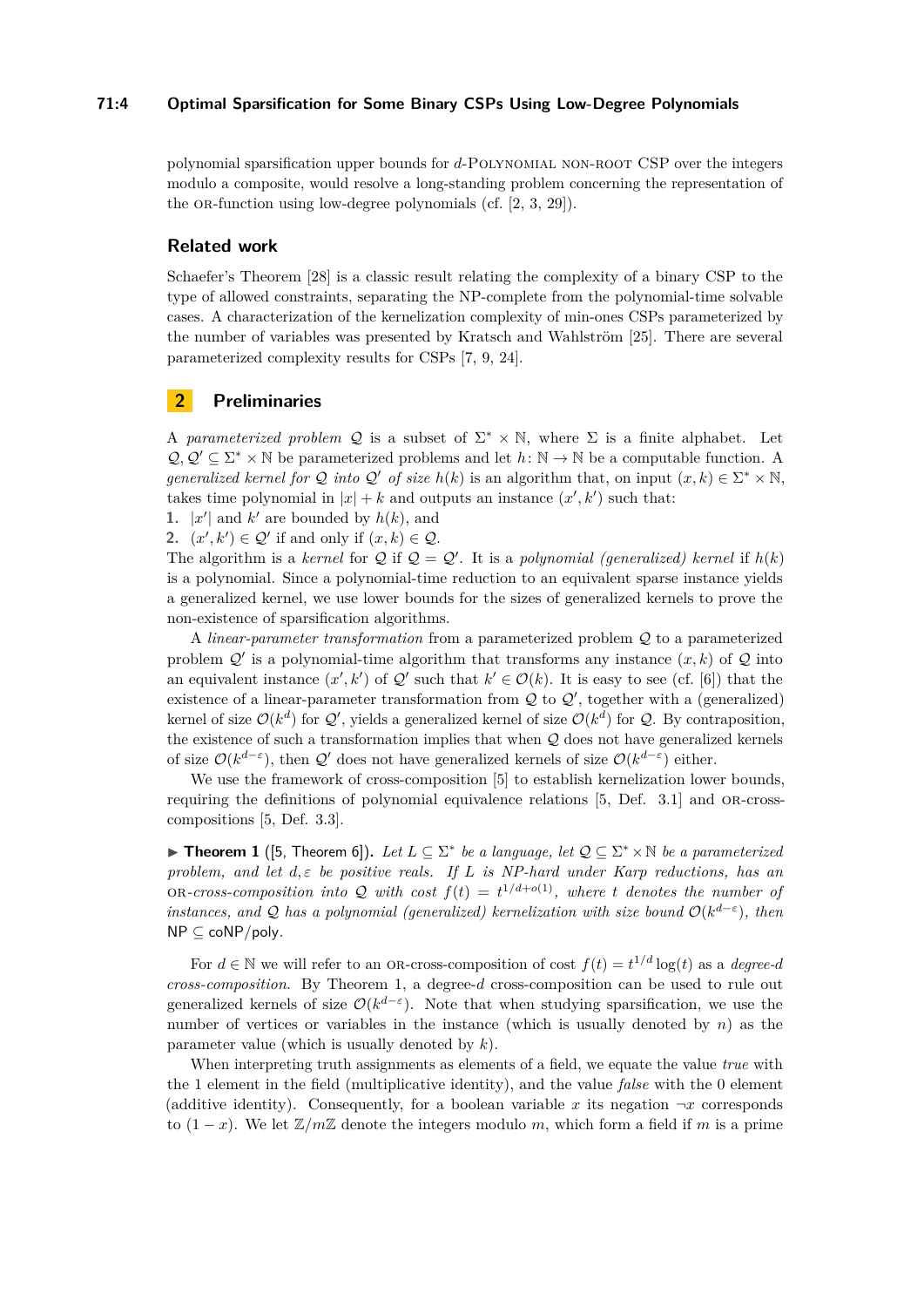#### **B. M. P. Jansen and A. Pieterse 71:5 71:5**

number. The *degree* of a multivariate polynomial is the maximum degree of its monomials. Let  $f(x_1, \ldots, x_d)$  be a *d*-variate polynomial over a field *F*. The *root set* of *f* is the algebraic variety  $\{(e_1, \ldots, e_d) \in F^d \mid f(e_1, \ldots, e_d) = 0\}$ . For a field *F* and a finite set  $S \subseteq F$  of elements, the univariate polynomial  $f(x) := \prod_{s \in S} (x - s)$  over *F* of degree |*S*| has root set exactly *S*. We say that a field *F* is *efficient* if the field operations and Gaussian elimination can be done in polynomial time in the size of a reasonable input encoding. The field of rational numbers  $\mathbb{Q}$ , and all finite fields, are efficient. We use  $[n]$  to denote  $\{1, \ldots, n\}$ . The O-notation suppresses polylogarithmic factors:  $\mathcal{O}(n) = \mathcal{O}(n \log^c n)$  for a constant *c*. For statements marked with a  $(\star)$ , the proof can be found in the full version [\[21\]](#page-13-10).

# **3 Kernel upper bounds**

## **3.1 Polynomial root CSP**

We start by showing how to reduce the number of constraints in instances of d-POLYNOMIAL ROOT CSP, by extending the argument presented in the introduction.

<span id="page-4-0"></span> $\triangleright$  **Theorem 2.** *There is a polynomial-time algorithm that, given an instance*  $(L, V)$  of d-POLYNOMIAL ROOT CSP *over an efficient field F*, *outputs an equivalent instance*  $(L', V)$ *with at most*  $n^d + 1$  *constraints such that*  $L' \subseteq L$ *.* 

**Proof.** Given a list *L* of polynomial equalities over variables *V* for *d*-Polynomial root CSP, we use linear algebra to find redundant constraints. Observe that  $(x_i)^c = x_i$  for all 0/1-assignments and  $c \in \mathbb{N}_+$ . As constraints are evaluated over 0/1-assignments, we may assume without loss of generality that the monomials in each of the polynomials are multilinear: each monomial consists of a coefficient from *F* multiplied by distinct variables.

Create a matrix *A* with |*L*| rows and a column for every multilinear monomial of degree at most *d* over variables from *V*. Let position  $a_{i,j}$  in *A* be the coefficient of the monomial corresponding to column *j* in the polynomial equality corresponding to row *i*.

Compute a basis *B* of the row space of matrix *A*, for example using Gaussian elimina-tion [\[17\]](#page-12-13), and let  $L'$  consist of the equalities in  $L$  whose corresponding row appears in the basis. Since  $L' \subseteq L$ , it follows that if the original instance has a satisfying assignment, the reduced instance has a satisfying assignment as well. The crucial part of the correctness proof is to establish the converse.

**► Claim 3.** If an assignment  $\tau: V \to \{0, 1\}$  of the variables in V satisfies the equalities in  $L'$ , then it satisfies all equalities in  $L$ .

**Proof.** Consider any equality  $(f(\mathbf{x}) = 0) \in L \setminus L'$ , since equalities in  $L'$  are trivially satisfied, and assume it corresponds to the *i*'th matrix row. Let  $f_j(\mathbf{x})$  be the polynomial represented in the *j*'th row of matrix *A* for  $j \in [[L]]$ . Without loss of generality, let the basis of *A* correspond to its first *m* rows  $a_1, \ldots, a_m$ . We then have  $i > m$ , and by the definition of basis there exist  $\beta_1, \ldots, \beta_m \in F$  such that  $\mathbf{a}_i = \sum_{j=1}^m \beta_j \mathbf{a}_j$ . Let **t** be the column vector containing, for each multilinear monomial of degree  $\leq d$  in variables  $x_1, \ldots, x_n$ , the evaluation under  $\tau$ . For example, for monomial  $x_1x_3$  it contains  $\tau(x_1)\cdot\tau(x_3)$ . By using the same order of monomials as in the construction of *A*, we obtain for all  $j \in [L]$  that  $f_j(\tau(x_1), \ldots, \tau(x_n)) = \mathbf{a}_j \mathbf{t}$ , the inner product of  $\mathbf{a}_j$  and **t**. It follows that  $\mathbf{a}_j \mathbf{t} = 0$  for all  $j \in [m]$ , since satisfying L' implies  $f_j(\tau(x_1), \ldots, \tau(x_n)) = 0$ . To conclude the proof, note that

$$
f_i(\mathbf{x}) = \mathbf{a}_i \mathbf{t} = \sum_{j=1}^m (\beta_j \mathbf{a}_j) \mathbf{t} = \sum_{j=1}^m \beta_j (\mathbf{a}_j \mathbf{t}) = \sum_{j=1}^m \beta_j \cdot 0 = 0.
$$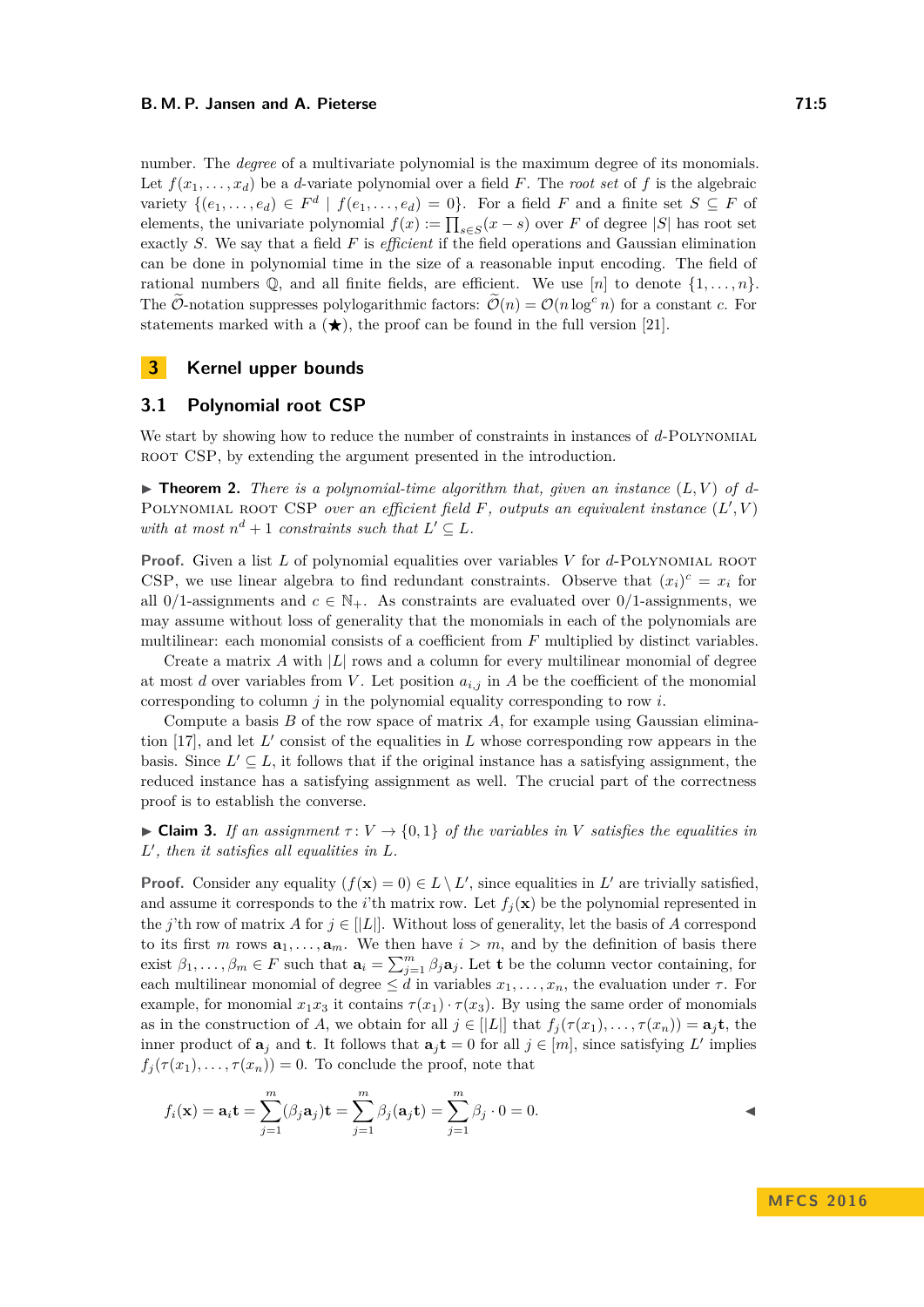## **71:6 Optimal Sparsification for Some Binary CSPs Using Low-Degree Polynomials**

 $\blacktriangleright$  **Claim 4.** The number of constraints in the resulting kernel is bounded by  $n^d + 1$ .

**Proof.** The size of a basis of any matrix over a field equals its rank, which is bounded by the number of columns. As there is a column for each multilinear monomial of degree at most *d*, there are at most  $\sum_{i=0}^{d} {n \choose i}$  constraints in the basis. Now observe that  $\sum_{i=1}^{d} {n \choose i} \leq n^d$ . The left side counts nonempty subsets of  $[n]$  of size at most *d*, each of which can be mapped to a distinct *d*-tuple by repeating an element. Since there are  $n^d$  *d*-tuples, the claim follows.

This concludes the proof of Theorem [2.](#page-4-0)

When each constraint can be encoded in  $\tilde{\mathcal{O}}(n)$  bits, for example when each polynomial can be represented as an arithmetic circuit of size  $\mathcal{O}(n)$ , Theorem [2](#page-4-0) gives a kernelization of size  $\mathcal{O}(n^{d+1})$ . When constraints can be encoded in  $\mathcal{O}(1)$  bits, which may occur when constraints have constant arity, we obtain kernels of bitsize  $\tilde{\mathcal{O}}(n^d)$ . For explicit examples consider the following problem, where optionally a prime *p* may be chosen.

GENERALIZED  $d$ -SAT (MOD  $p$ ) **Parameter:** The number of variables *n* **Input:** A set of clauses C over variables  $V := \{x_1, \ldots, x_n\}$ , and for each clause a set  $S_i \subset \mathbb{N} \cup \{0\}$  with  $|S_i| \leq d$ . Each clause is a set of distinct literals of the form  $x_i$  or  $\neg x_i$ . **Question:** Does there exist a truth assignment for the variables *V* such that the number of satisfied literals in clause *i* lies in  $S_i \pmod{p}$  for all *i*?

<span id="page-5-0"></span>I **Corollary 5.** Generalized *d*-Sat *and* Generalized *d*-Sat mod *p both have a kernel with*  $n^d + 1$  *clauses that can be encoded in*  $\mathcal{O}(n^{d+1} \log n)$  *bits.* 

**Proof.** To reduce the number of clauses using Theorem [2,](#page-4-0) we only have to provide a polynomial of degree at most *d* to represent each constraint. Consider a clause involving *k* variables  $x_{i_1}, \ldots, x_{i_k}$ . Let  $t_j = x_{i_j}$  if variable  $x_{i_j}$  occurs positively in the clause, and let  $t_j = (1 - x_{i_j})$  if the variable occurs negatively. Then the number of satisfied literals in the clause is given by the degree-1 polynomial  $f(x_{i_1},...,x_{i_k}) := \sum_{i=1}^k t_i$ . Let  $F(x)$  be a polynomial with root set  $S_j$  (mod *p*) of degree at most  $|S_j|$ . We obtain  $F(f(\mathbf{x})) \equiv 0 \pmod{p}$ if and only if **x** satisfies the clause. Note that the degree of  $F(f(\mathbf{x}))$  is at most  $|S_i| \leq d$ .

Applying Theorem [2](#page-4-0) to the resulting instance of *d*-Polynomial root CSP identifies a subset of at most  $n^d + 1$  constraints which preserve the answer to the SAT problem. Each clause contains at most 2*n* literals, which can be encoded in  $\mathcal{O}(\log n)$  bits each. Additionally, for each clause we need to store the set  $S_i$  of at most *d* integers, which have value at most  $2n$ in relevant inputs. As *d* is a constant, the instance can be encoded in  $\mathcal{O}(n^{d+1} \log n)$  bits.

Corollary [5](#page-5-0) yields a new way to get a nontrivial compression for *d*-nae-sat, which is conceptually simpler than the existing approach which requires an unintuitive lemma by Lovász [\[27\]](#page-13-5). The new approach gives the same size bound as given earlier [\[20\]](#page-13-4).

► **Corollary 6.** *d*-NAE-SAT *has a kernel with*  $n^{d-1} + 1$  *clauses and bitsize*  $\mathcal{O}(n^{d-1} \log n)$ *.* 

**Proof.** A clause of size  $k \leq d$  is not-all-equal satisfied if and only if the number of satisfied literals lies in  $S := \{1, \ldots, k-1\}$ . Using Corollary [5](#page-5-0) we can reduce the number of clauses to  $n^{d-1} + 1$ . Each clause has  $d \in O(1)$  variables and can thus be encoded in  $O(\log n)$  bits.  $\triangleleft$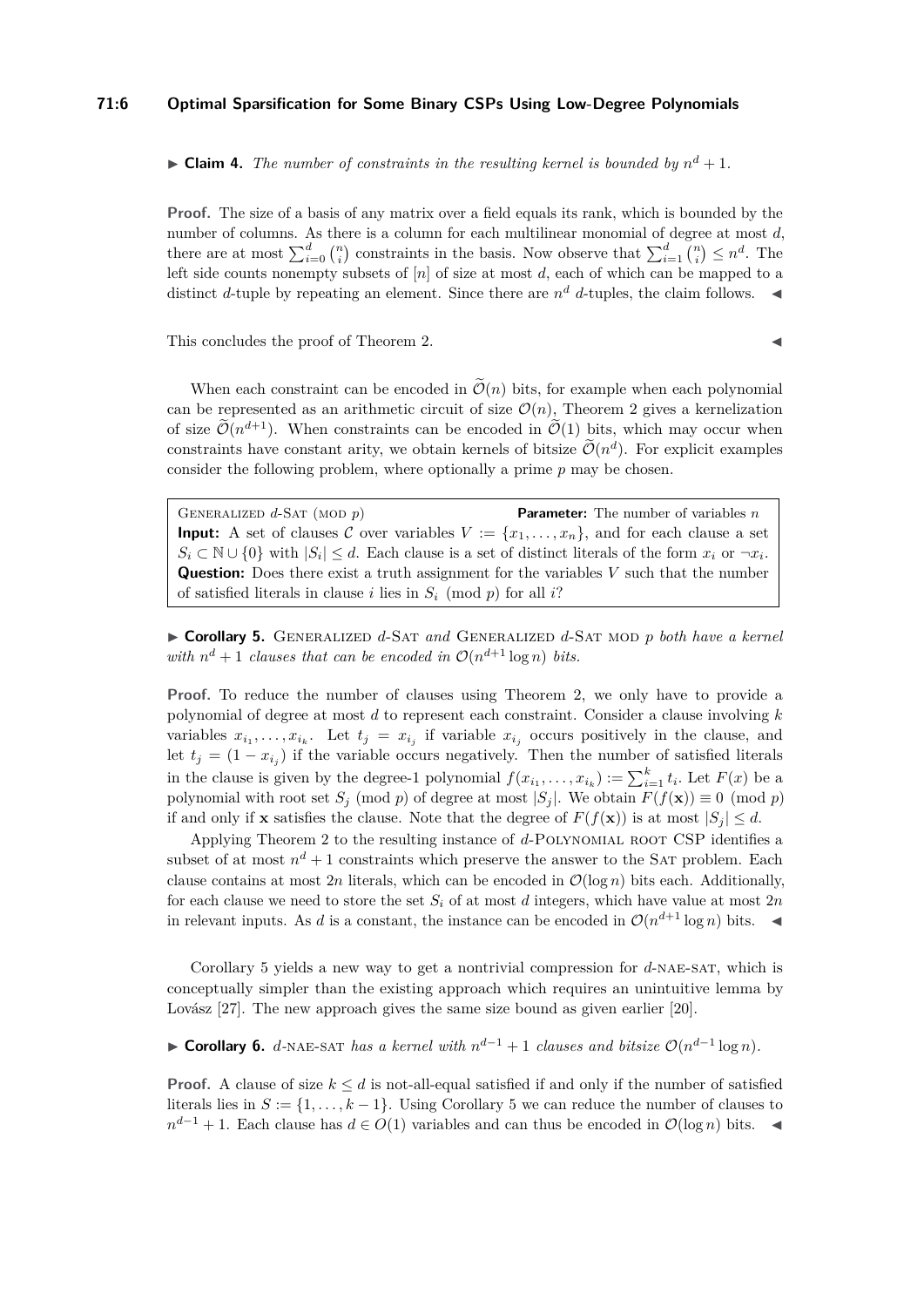# <span id="page-6-2"></span>**3.2 Polynomial non-root CSP**

In this section we consider *d*-POLYNOMIAL NON-ROOT CSP. In Section [4.2](#page-10-0) we will show that, over the field of rational numbers, the problem cannot be compressed to size polynomial in  $n$ , unless  $\mathsf{NP} \subseteq \mathsf{coNP/poly}$ . We therefore consider the field  $\mathbb{Z}/p\mathbb{Z}$  of integers modulo a prime p.

<span id="page-6-0"></span> $\triangleright$  **Theorem 7.** *There is a polynomial-time algorithm that, given an instance*  $(L, V)$  of  $d$ -POLYNOMIAL NON-ROOT CSP *over*  $\mathbb{Z}/p\mathbb{Z}$ *, outputs an equivalent instance*  $(L', V)$  *with*  $\mathcal{O}(n^{d(p-1)})$  *constraints such that*  $L' \subseteq L$ *.* 

**Proof.** Suppose we are given a list of polynomial inequalities *L* over variables *V* . Observe that an inequality  $f(\mathbf{x}) \neq 0 \pmod{p}$  is equivalent to  $f(\mathbf{x}) \in \{1, \ldots, p-1\} \pmod{p}$ .

Let  $F: \mathbb{Z}/p\mathbb{Z} \to \mathbb{Z}/p\mathbb{Z}$  be a polynomial of degree  $p-1$  with root set  $\{1,\ldots,p-1\}$  modulo *p*, which exists since  $\mathbb{Z}/p\mathbb{Z}$  is a field. Then  $f(\mathbf{x}) \neq 0 \pmod{p}$  can equivalently be stated as  $F(f(\mathbf{x})) \equiv 0 \pmod{p}$ . It is easy to see that  $F(f(\mathbf{x}))$  is a polynomial of degree at most  $d(p-1)$ . Therefore, *L* can be written as an instance of  $d(p-1)$ -POLYNOMIAL ROOT CSP by replacing every polynomial  $f$  by  $F \circ f$ . By Theorem [2,](#page-4-0) the proof follows.

In Section [4.2](#page-10-0) we will establish a nearly-matching lower bound counterpart to Theorem [7.](#page-6-0)

# **4 Kernel lower bounds**

# **4.1 Polynomial root CSP**

We now turn our attention to lower bounds, starting with *d*-POLYNOMIAL ROOT CSP over  $\mathbb{Q}$ . We start by proving that EXACT RED-BLUE DOMINATING SET does not have generalized kernels of bitsize  $\mathcal{O}(n^{2-\epsilon})$  for any  $\varepsilon > 0$ , unless NP  $\subseteq \text{coNP/poly}$ . The same lower bound for 1-Polynomial root CSP will follow by a linear-parameter transformation. We then show how to generalize this result to d-POLYNOMIAL ROOT CSP. As a starting problem for the cross-composition we will use the NP-hard RED-BLUE DOMINATING SET (RBDS)  $[11, 22]$  $[11, 22]$ .

Red-Blue Dominating Set (rbds) **Parameter:** The number of vertices *n* **Input:** A bipartite graph  $G = (R \cup B, E)$  containing red  $(R)$  and blue  $(B)$  vertices, and an integer *k*. **Question:** Does there exist a set  $D \subseteq R$  with  $|D| \leq k$  such that every vertex in *B* has at least one neighbor in *D*?

EXACT RED BLUE DOMINATING SET (ERBDS) is defined similarly, except that every vertex in *B* must have *exactly one* neighbor in *D*. Furthermore we will not bound the size of such a set, but merely ask for the existence of any ERBDS.

<span id="page-6-1"></span>▶ Theorem 8. EXACT RED-BLUE DOMINATING SET *parameterized by the number of vertices n* does not have a generalized kernel of size  $\mathcal{O}(n^{2-\epsilon})$ , unless NP  $\subseteq$  coNP/poly.

**Proof.** We will prove this result by giving a degree-2 cross-composition from RBDS to ERBDS. We start by giving a polynomial equivalence relation  $\mathcal R$  on inputs of RBDS. Let two instances of RBDS be equivalent under  $R$  if they have the same number of red vertices, the same number of blue vertices, and the same maximum size of a RBDS. It is easy to check that  $\mathcal R$  is a polynomial equivalence relation.

Assume we are given *t* instances of RBDS, labeled  $X_{i,j}$  for  $i, j \in [\sqrt{2}]$ *t*], from the same equivalence class of  $R$ . If the number of instances given is not a square, we duplicate one of the input instances until a square number is reached. Since this changes the number of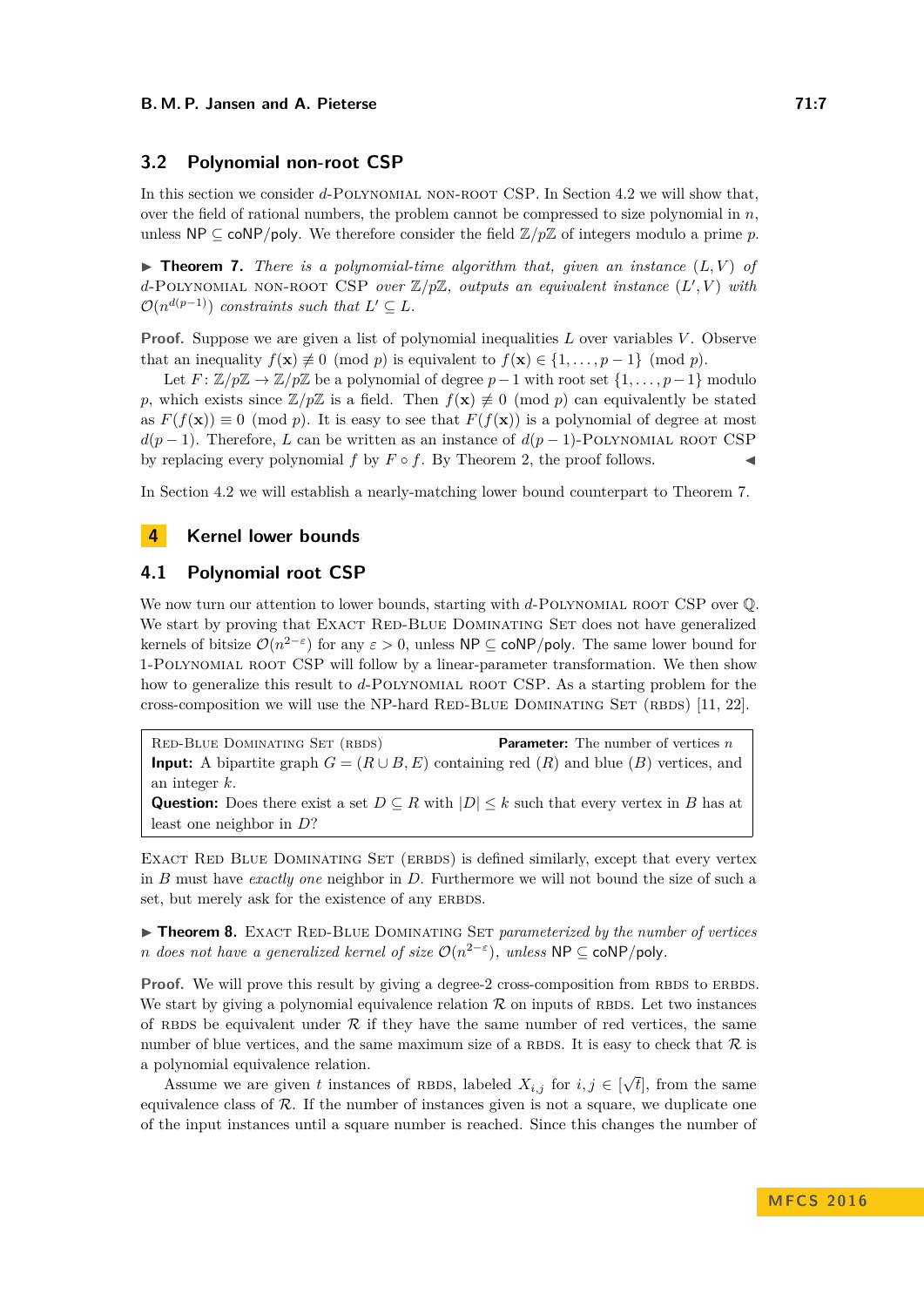<span id="page-7-0"></span>

**Figure 1** The graph *G*<sup> $\prime$ </sup> created in the proof of Theorem [8,](#page-6-1) for  $k = 3$ ,  $m_R = 5$ ,  $m_B = 4$ , and  $t = 4$ . Edges between *U* and *V* are left out for simplicity. Of the 24 gadgets in *C* only  $c_{1,1}^1, c_{2,1}^1$ and  $c_{3,1}^1$  are shown. Vertex  $y_2$  is left out.

inputs by at most a factor four, this does not influence the cross-composition. Instance  $X_{i,j}$ consists of graph  $G_{i,j}$  with a set of red vertices  $R_{i,j}$  and blue vertices  $B_{i,j}$ . Call the number of red vertices in every instance  $m_R$ , the number of blue vertices  $m_B$ , and the required size of the dominating set *k*. For each instance enumerate the red vertices as  $r_1, \ldots, r_{mR}$  and the blue vertices as  $b_1, \ldots, b_{m}$ , arbitrarily. Create instance  $G'$  for ERBDS by the following steps. Figure [1](#page-7-0) shows a sketch of  $G'$ . √

- <span id="page-7-1"></span>**1.** Create  $\sqrt{t}$  sets  $U_1, \ldots, U_{\sqrt{t}}$  each consisting of  $k \cdot m_R$  red vertices, such that for all  $\ell \in$ *t*]  $U_{\ell}$  := { $u_{i,j}^{\ell}$  |  $i \in [k], j \in [m_R]$ }.
- 2. Similarly create  $\sqrt{t}$  sets  $V_1, \ldots, V_{\sqrt{t}}$ , each consisting of  $k \cdot m_B$  blue vertices, and define  $V_{\ell} := \{v^{\ell}_{i,j} \mid i \in [k], j \in [m_B]\}$  for all  $\ell \in [\sqrt{t}]$ .
- <span id="page-7-2"></span>**3.** For each  $i \in [k]$  add the edge from  $u^{\ell}_{i,j}$  to  $v^{\ell'}_{i,j'}$  if  $\{r_j, b_{j'}\}$  is an edge in instance  $X_{\ell, \ell'}$  with  $\ell, \ell' \in [\sqrt{t}], j \in [m_R], j' \in [m_B].$

By steps [1](#page-7-1) to [3,](#page-7-2) the graph induced by the vertices in  $U_{\ell} \cup V_{\ell'}$  consists of *k* vertex-disjoint copies of  $G_{\ell,\ell'}$ . The next steps are used to ensure that there are exactly *k* vertices from *U* in any ERBDS, which must all belong to the same set  $U_{\ell}$ .

- <span id="page-7-4"></span>**4.** Create *k* blue vertices  $W := \{w_i \mid i \in [k]\}$  and connect all vertices  $\{u_{i,j}^{\ell} \mid j \in [m_R], \ell \in [k]\}$  $[\sqrt{t}]$  to  $w_i$  for  $i \in [k]$ . √
- <span id="page-7-3"></span>**5.** Create blue vertices  $d_i^{\ell}$  for  $\ell \in [$ *t*<sup> $i \in [k]$ . Connect vertex  $d_i^{\ell}$  to the vertices  $u_{i,j}^{\ell}$ </sup> with  $j \in [m_R]$ . Add blue vertex *S* and red vertices  $Z := \{z_j \mid j \in [\sqrt{t}]\}$  and connect  $z_j$  to  $d_i^{\ell}$  for  $i \in [k]$  and  $\ell \neq j \in [\sqrt{t}]$ . Connect all vertices in *Z* to vertex *S*.

The next steps ensure that some of the blue vertices in one set  $V_\ell$  need to be dominated by vertices from  $U$ , while all other vertices in  $V$  can be dominated "for free".

- **6.** Add sets of gadgets  $C_{\ell}$  for  $\ell \in [\sqrt{t}]$ . Each set consists of  $m_B \cdot k$  selector gadgets  $c_{i,j}^{\ell}$ . A selector gadget consists of  $k + 1$  red vertices labeled  $a_1, \ldots, a_{k+1}$  that are all connected to a blue vertex *b* that is private to the gadget. Furthermore, in gadget  $c_{i,j}^{\ell}$ , the vertex *a*<sup>*x*</sup> for *x* ∈ [*k*] is connected to  $v$ <sup> $\ell$ </sup><sub>*x,j*</sub> for *j* ∈ [*m<sub>B</sub>*],  $\ell$  ∈ [ $\sqrt{t}$ ] and *i* ∈ [*k*]. By this construction an ERBDS uses at most one red vertex from each gadget, to dominate one vertex from *V*.
- <span id="page-7-5"></span>**7.** Add red vertices  $Y := y_1, \ldots, y_{\sqrt{t}}$  and connect  $y_\ell$  to the blue vertices of gadgets  $c_{1,j}^\ell$  for all  $j \in [m_B]$ ,  $\ell \in [\sqrt{t}]$ . Connect  $y_1, \ldots, y_{\sqrt{t}}$  to the new blue vertex *S'*.

This concludes the construction of graph *G*', with red vertices  $(U \cup Y \cup Z \cup$  vertices labeled  $a_1, \ldots, a_{k+1}$  in *C*), and blue vertices ( $V \cup D \cup \{S, S'\}$ ) ∪ vertices labeled *b* in *C*).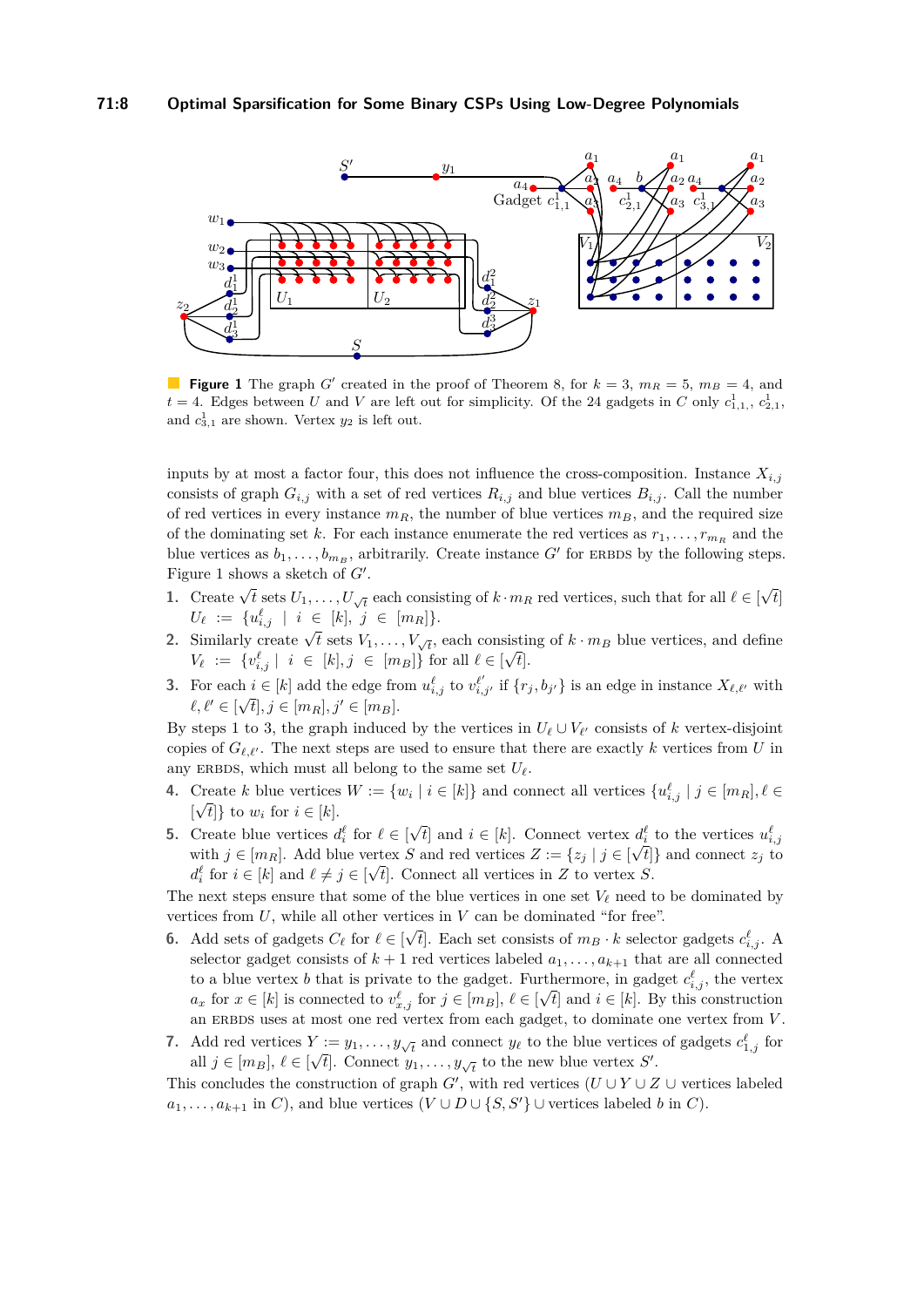<span id="page-8-2"></span>▶ Claim 9. *For any* ERBDS *E of G*<sup>*'*</sup>, *there exists an index*  $\ell \in$ √ *For any* ERBDS *E* of *G'*, there exists an index  $\ell \in [\sqrt{t}]$  such that  $U_x \cap E = \emptyset$  for  $all \ x \neq \ell \in [\sqrt{t}] \ and \ |E \cap \{u^{\ell}_{i,j} \ | \ j \in [m_R]\}| = 1 \ for \ all \ i \in k.$ 

**Proof.** By Step [5,](#page-7-3) blue vertex *S* has neighborhood  $\{z_\ell \mid \ell \in$ √ *t*]}. Exactly one of these vertices is contained in *E*; let this be  $z_\ell$ . The neighborhood of  $z_\ell$  contains  $\{d_i^j \mid i \in [k], j \in [S] \}$  $[\sqrt{t}] \setminus {\ell}$ . Thereby, no other neighbors from vertices in this set can be in *E*, implying no vertices from  $U_i$  for  $i \neq \ell \in [\sqrt{t}]$  can be in *E*. In other words,  $U_i \cap E = \emptyset$  for all  $i \neq \ell \in [\sqrt{t}]$ .

By Step [4,](#page-7-4) the neighborhood of blue vertex  $w_i$  for  $i \in [k]$  is exactly  $\{u_{i,j}^x \mid x \in [\sqrt{t}],$  $j \in [m_R]$ . It follows that exactly one vertex in this set is in *E* for all *i*. By the previous argument the vertex cannot be from  $U_x$  for  $x \neq \ell$ , hence it is from  $U_\ell$ .

<span id="page-8-0"></span>▶ **Claim 10.** For any ERBDS *E* of *G*<sup>*'*</sup>, there exists  $\ell$  such that  $E \cap c_{1,j}^{\ell} = \emptyset$  for all  $j \in [m_B]$ .

**Proof.** By Step [7,](#page-7-5) blue vertex *S'* has neighborhood  $\{y_\ell \mid \ell \in [\sqrt{\mathcal{N}}] \}$ *t*]}. Exactly one of these vertices is contained in *E*; let this be  $y_{\ell}$ . It is connected to the blue vertex of all gadgets  $c_{1,j}^{\ell}$ for  $j \in [m_B]$ . Since all red vertices in a gadget  $c_{1,j}^{\ell}$  for  $j \in [m_B]$  have a blue neighbor *b* that is also adjacent to  $y_\ell \in E$ , the red vertices in these gadgets are not present in *E*.

<span id="page-8-1"></span>▶ **Claim 11.** *For any* ERBDS *E of G*<sup> $\prime$ </sup>, *there exists an index*  $\ell$  *such that for every*  $j \in [m_B]$ *at least one of the vertices in*  $\{v_{i,j}^{\ell} \mid i \in [k]\}$  *has a neighbor in*  $E \cap U$ *.* 

**Proof.** By Claim [10](#page-8-0) there exists  $\ell \in$ √ *t*<sup>1</sup> such that  $E \cap c_{1,j}^{\ell} = \emptyset$  for all  $j \in [m_B]$ . Consider an arbitrary  $j \in [m_B]$ . The *k* vertices in  $\{v_{i,j}^{\ell} \mid i \in [k]\}$  are connected to *k* gadgets  $c_{1,j}^{\ell}, c_{2,j}^{\ell}, \ldots, c_{k,j}^{\ell}$ , and to some vertices in *U*. From each gadget, at most one red vertex is in *E*, since the red vertices have a common blue neighbor. Any red gadget vertex is connected to only one vertex in *V*. Since no vertex of gadget  $c_{1,j}^{\ell}$  is in *E*, at most  $k-1$  of the vertices in  $\{v_{i,j}^{\ell} \mid i \in [k]\}$  have a neighbor in  $E \cap C_{\ell}$ . Consequently, at least one of these vertices has a neighbor in  $E \cap U$  for each  $j \in [m_B]$ .

<span id="page-8-3"></span> $\blacktriangleright$  **Claim 12.** *If G*<sup> $\prime$ </sup> *has an* ERBDS, *then some input*  $X_{i,j}$  *has a* RBDS *of size at most k.* 

**Proof.** Assume *G'* has an ERBDS, say *E*. By Claim [11,](#page-8-1) there exists  $\ell_2 \in [\sqrt{2}]$ *t*], such that for every  $j \in [m_B]$  at least one of the vertices in  $\{v_{i,j}^{\ell} \mid i \in [k]\}$  has a neighbor in  $E \cap U$ . By Claim [9,](#page-8-2) there exists  $\ell_1 \in [\sqrt{t}]$  with  $U_i \cap E = \emptyset$  for all  $i \neq \ell_1$ , so these neighbors lie in  $U_{\ell_1}$ .

We now construct a RBDS  $E'$  for instance  $X_{\ell_1,\ell_2}$ . For each  $j \in [m_R]$ , add  $r_j$  to  $E'$  if  $E \cap \{u_{i,j}^{\ell_1} \mid i \in [k]\} \neq \emptyset$ . By Claim [9,](#page-8-2) it follows that *E'* has size at most *k*, as required. It remains to show that every vertex in  $B_{\ell_1,\ell_2}$  has a neighbor in  $E'$ . If some vertex  $b_j$  from  $B_{\ell_1,\ell_2}$  does not have a neighbor in *E'*, then none of the vertices  $\{v_{i,j}^{\ell_2} \mid i \in [k]\}$  have a neighbor in  $E ∩ U_{\ell_1}$ . This contradicts Claim [11.](#page-8-1) Hence *E'* is an RBDS of size at most *k* for  $B_{\ell_1,\ell_2}$ . ◀

<span id="page-8-4"></span> $\triangleright$  **Claim 13.** If some input instance has a RBDS of size at most k, then G' has an ERBDS.

**Proof.** Suppose instance  $X_{\ell_1,\ell_2}$  has a RBDS  $E'$  of size  $k$  consisting of vertices  $r_{i_1},\ldots,r_{i_k} \subseteq$  $R_{\ell_1,\ell_2}$ . We construct an ERBDS *E* for *G*<sup> $\ell$ </sup>. Start by choosing vertices  $u^{\ell_1}_{x,i_x}$  for  $x \in [k]$ , so for every vertex in  $E'$  we pick one vertex in the ERBDS for  $G'$ . Furthermore we choose the red vertices  $z_{\ell_1}$  and  $y_{\ell_2}$  to be in *E*. To exactly dominate the blue vertices in *V*, we use the gadgets in *C* as follows. For  $\ell \neq \ell_2 \in [\sqrt{t}]$ , add red vertex  $a_x$  of gadget  $c^{\ell}_{x,j}$  if vertex  $v^{\ell}_{x,j}$ does not yet have a neighbor in *E*, for  $j \in [m_R]$ . Else, add vertex  $a_{k+1}$  of gadget  $c_{x,j}^{\ell}$  to  $\overline{E}$ , in order to exactly dominate the blue vertex of this gadget.

To exactly dominate the vertices in  $V_{\ell_2}$  we apply a similar procedure, except that gadget  $c_{1,j}^{\ell}$  cannot be used since its blue vertex *b* is already dominated by  $y_{\ell_2}$ . Since *E'* is a RBDS of instance  $X_{\ell_1,\ell_2}$ , for each  $j \in [m_B]$  at least one vertex from set  $\{v_{i,j}^{\ell_2} \mid i \in [k]\}$  has a neighbor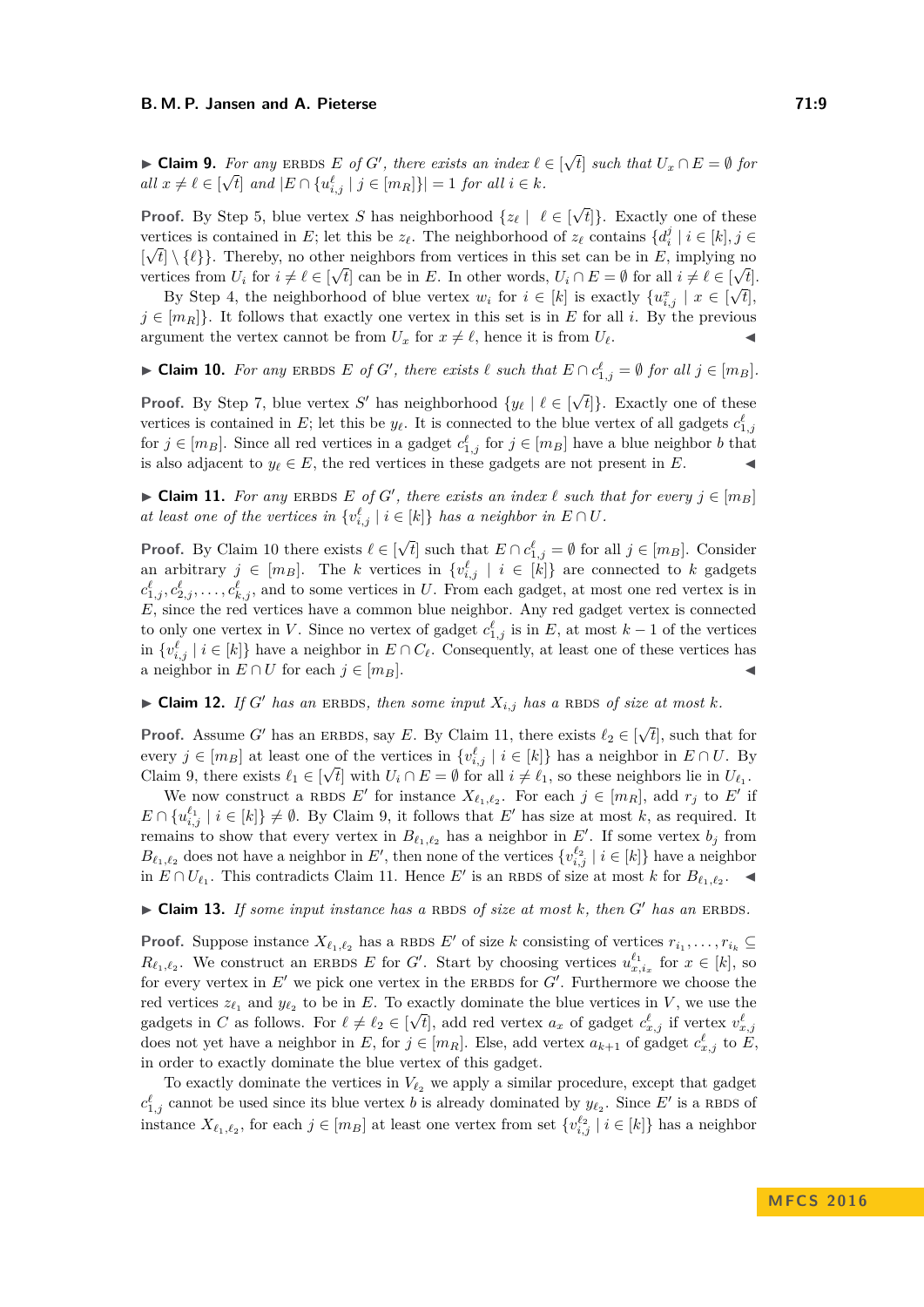## **71:10 Optimal Sparsification for Some Binary CSPs Using Low-Degree Polynomials**

in *E* ∩ *U*. As such, the *k* − 1 remaining gadgets can be used to each dominate one of the  $k-1$  remaining vertices in this set, if they do not already have a neighbor in  $E \cap U$ . If no red vertex of a gadget is needed to dominate, we choose vertex  $a_{k+1}$  of the gadget in  $E$  to dominate the blue vertex in the gadget.

It is straight-forward to verify that this results in an ERBDS for  $G'$ .

. J

From Claims [12](#page-8-3) and [13](#page-8-4) it follows that graph  $G'$  has an ERBDS if and only if at least one of the input instances has a RBDS of size at most *k*. The graph *G*<sup> $\prime$ </sup> has  $\mathcal{O}(\sqrt{t} \cdot (m_R + m_B)^3)$ vertices, which is suitably bounded for a cross-composition. By Theorem [1,](#page-3-0) it follows that ERBDS parameterized by the number of vertices  $n$  does not have a generalized kernel of size  $\mathcal{O}(n^{2-\epsilon})$  for any  $\varepsilon > 0$ , unless  $\mathsf{NP} \subseteq \mathsf{coNP/poly}.$ 

Using Theorem [8](#page-6-1) we provide lower bounds for constraint satisfaction problems.

<span id="page-9-0"></span>I **Corollary 14.** *The problems* Exact Satisfiability *and* 1-Polynomial root CSP *over* Q*, parameterized by the number of variables n, do not have a generalized kernel of size*  $\mathcal{O}(n^{2-\epsilon})$  *for any*  $\epsilon > 0$ *, unless* NP  $\subseteq$  coNP/poly.

**Proof.** By Theorem [8](#page-6-1) and the discussion in Section [2,](#page-3-1) it suffices to give linear-parameter transformations from ERBDS parameterized by the number of vertices to the two mentioned problems. Consider an instance  $G = (R \cup B, E)$  of ERBDS. Create a binary variable  $x_r$  for each  $r \in R$ . For each blue vertex  $b \in B$  create a clause of the form  $\bigvee_{r \in N(b)} x_r$  (to build an instance of EXACT SAT), or create a constraint  $\sum_{r \in N(b)} x_r = 1$  (to build an instance of CSP). The resulting instance has a satisfying  $0/1$ -assignment if and only if *G* has an ERBDS. Since the number of variables is  $|R| \leq n$ , these are valid linear-parameter transformations.

<span id="page-9-2"></span>I **Theorem 15.** *d*-Polynomial root CSP *over* Q *parameterized by the number of variables n* does not have a generalized kernel of size  $\mathcal{O}(n^{d+1-\varepsilon})$  for any  $\varepsilon > 0$ , unless NP  $\subseteq$  coNP/poly.

**Proof.** The case  $d = 1$  is covered by Corollary [14;](#page-9-0) we consider  $d \geq 2$  and give a degree- $(d+1)$ cross-composition from RBDS, re-using some parts of the proof of Theorem [8.](#page-6-1) Suppose we are given  $t = r^{d+1}$  instances of RBDS from the same equivalence class of  $\mathcal{R}$ , all having  $m_R$  red vertices and  $m_B$  blue vertices. By a similar padding argument as before, we may assume  $r$  is an integer. Split the inputs into groups of size *r* <sup>2</sup> and apply the cross-composition of Theorem [8](#page-6-1) to each group, followed by the linear-parameter transformation in Corollary [14.](#page-9-0) We obtain  $r^{d-1}$  instances of 1-POLYNOMIAL ROOT CSP with  $O(r \cdot \text{poly}(m_R + m_B))$  variables each, such that the answer to each composed instance is the logical OR of the answers to the RBDS instances in its group. Label the instances resulting from the group compositions  $X_{i_1,\,\ldots,i_{d-1}}$ with  $i_1, \ldots, i_{d-1} \in [r]$ . They all use the same number of variables; label the variables in each instance as  $x_1, \ldots, x_q$ . Create an instance L' of d-POLYNOMIAL ROOT CSP as follows:

- 1. Create variables  $x_1, \ldots, x_q$ . Create sets  $Y_1, \ldots, Y_{d-1}$  of *r* variables each, where  $Y_i := \{y_j^i |$ *j* ∈ [*r*]}. Add the requirement  $\sum_{j \in [r]} y_j^i = 1$  to *L*<sup> $\prime$ </sup> for each  $i \in [d-1]$ .
- <span id="page-9-1"></span>2. Let the list of equations of instance  $X_{i_1,\dots,i_{d-1}}$  be  $L_{i_1,\dots,i_{d-1}}$ . For every equality  $f(\mathbf{x}) = 1$ in  $L_{i_1,\ldots,i_{d-1}}$  with  $i_1,\ldots,i_d \in [r]$ , add the following equality to  $L'$ :

$$
f(\mathbf{x}) \cdot \prod_{z \in [d-1]} y_{i_z}^z = \prod_{z \in [d-1]} y_{i_z}^z.
$$

The polynomial equalities have degree  $\leq d$  since  $f(\mathbf{x})$  has degree 1. The number of variables is  $q + (d-1) \cdot r \in \mathcal{O}(r \cdot d \cdot \text{poly}(m_R + m_B)) \in \mathcal{O}(t^{1/(d+1)} \text{poly}(m_R + m_B)).$  It remains to show that  $L'$  is satisfiable if and only if one of the input instances has an ERBDS. Since Theorem [8](#page-6-1)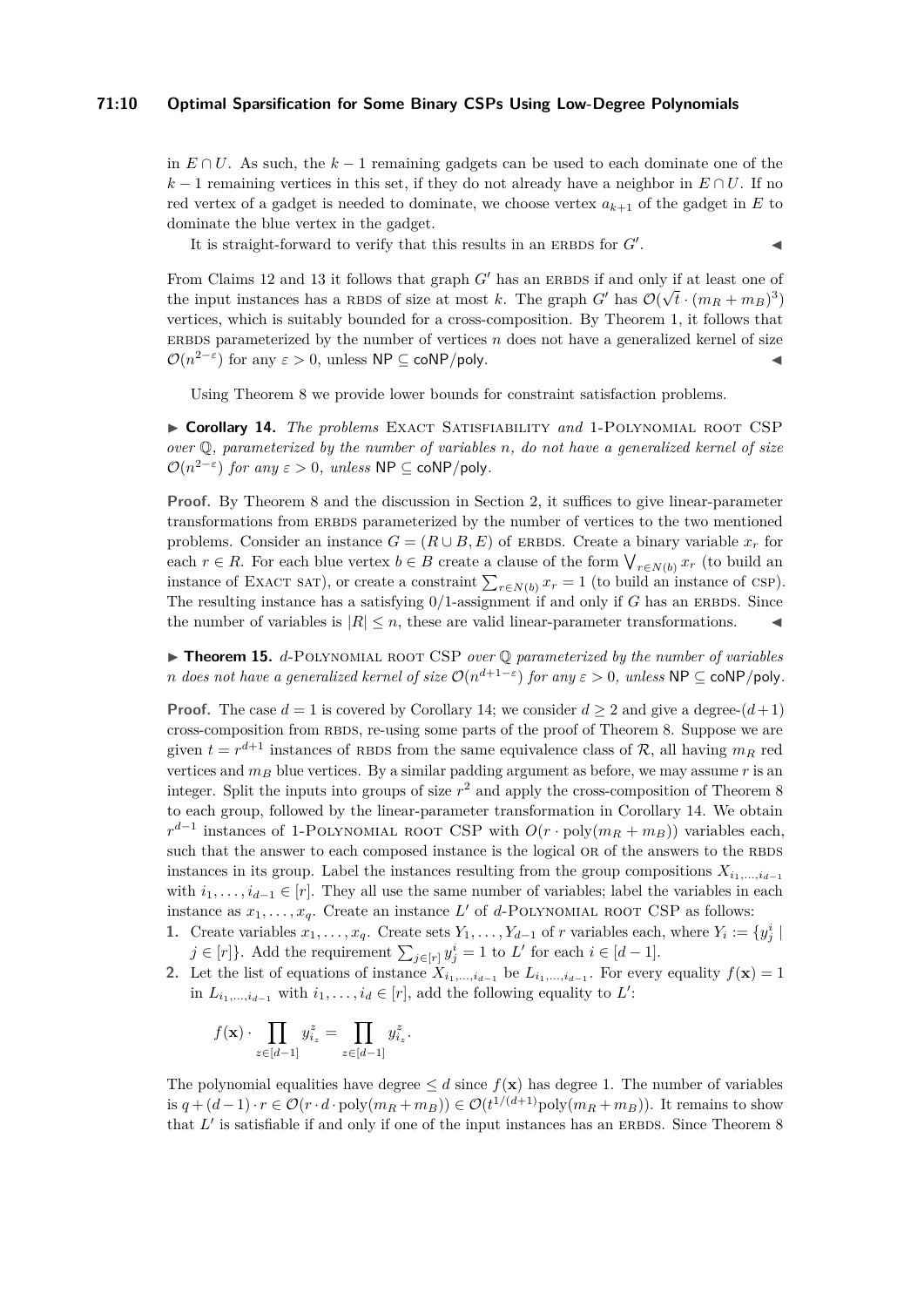#### **B. M. P. Jansen and A. Pieterse 71:11**

gives a correct cross-composition, it is sufficient to show that  $L'$  is satisfiable if and only if one of the  $r^{d-1}$  instances of 1-POLYNOMIAL ROOT CSP has a solution.

(⇒) Suppose  $L'$  is satisfied by some assignment. Then from each  $Y_i$  for  $i \in [d-1]$ , exactly one variable is set to 1. So suppose variables  $y_{i_z}^z$  are set to 1 for  $z \in [d-1], i_z \in [r]$ . Then from instance  $X_{i_1,\ldots,i_{d-1}}$ , all polynomial equations are copied to  $L'$  and multiplied by 1 on both sides. Hence they are satisfied by the assignment to **x**.

(←) Suppose instance  $X_{i_1,\ldots,i_{d-1}}$  of 1-POLYNOMIAL ROOT CSP has a satisfying assignment. Set the **x**-variables according to this assignment. Furthermore, set variables  $y_{i_z}^z$  for  $z \in [d-1]$ to 1, set all other variables to 0. Thereby the sum of variables in each set  $Y_i$  is 1, as required. Furthermore, any equation added in Step [2](#page-9-1) of the construction is satisfied in the following way. If it belongs to instance  $X_{i_1,\ldots,i_{d-1}}$ , it is satisfied by definition. Equations belonging to any other instance are trivially satisfied since both sides are multiplied by zero.

Observe that the polynomials constructed in Theorem [15](#page-9-2) have a simple form: each polynomial is a product of  $(d-1)$  *Y*-variables multiplied by a sum of distinct variables from **x**. Each polynomial can therefore be encoded in  $\mathcal{O}(n)$  bits, where *n* is the number of variables in the constructed CSP. The sparsification of Theorem [2](#page-4-0) therefore encodes such instances in  $\mathcal{O}(n^{d+1})$  bits. The lower bound shows that this is optimal up to  $n^{o(1)}$  factors.

We expect the lower bound of Theorem [15](#page-9-2) to extend to arbitrary finite fields of prime order, except for the case  $d = 1$  over  $\mathbb{Z}/2\mathbb{Z}$ , which is polynomial-time solvable [\[28\]](#page-13-7).

# <span id="page-10-0"></span>**4.2 Polynomial non-root CSP**

We start our lower bound discussion for *d*-POLYNOMIAL NON-ROOT CSP by considering polynomials over Q. 1-Polynomial non-root CSP over Q does not have a generalized kernel of size bounded by any polynomial in *n*, unless  $NP \subseteq \text{coNP/poly}$ . This follows from the fact that CNF-Satisfiability parameterized by the number of variables does not have a kernel of size polynomial in *n* unless  $NP \subset \text{coNP/poly}$  [\[10,](#page-12-5) [14\]](#page-12-15), together with the fact that a clause such as  $(x_1 \vee \neg x_3 \vee x_4)$  is satisfied by a 0/1-assignment if and only if  $x_1 + (1-x_3) + x_4 \neq 0$ over Q. In the remainder of the section we investigate the behavior over finite fields.

In Theorem [7](#page-6-0) we provided a kernel for *d*-POLYNOMIAL NON-ROOT CSP over  $\mathbb{Z}/p\mathbb{Z}$  for primes *p*. It is natural to ask whether similar results can be obtained when working with polynomials modulo an arbitrary integer *m*. When *m* is composite, our kernelization fails. We can show that this is not a shortcoming of our proof strategy, but a necessity due to the fact that constraints expressed by equalities of degree-*d* polynomials modulo composite numbers can model more complex constraints than degree-*d* polynomials modulo a prime. For example, it is known (cf. [\[1,](#page-12-16) §2]) that there is a degree-3 polynomial *f* over the integers modulo 6 which represents a logical OR of size 27 in the following way:

<span id="page-10-1"></span>
$$
f(x_1, \ldots, x_{27}) \not\equiv 0 \pmod{6} \Leftrightarrow (x_1 \vee \ldots \vee x_{27}).
$$
 (1)

By this expressibility of a size-27 or by a polynomial of degree 3 over Z*/*6Z using the same variables, it is easy to give a linear-parameter transformation from 27-CNF-SAT to 3-POLYNOMIAL non-root CSP (mod 6). Using known lower bounds for *d*-cnf-sat [\[10,](#page-12-5) Theorem 1], this implies the latter problem has no kernel of  $\mathcal{O}(n^{27-\epsilon})$  bits, unless NP ⊆ coNP/poly. Plugging in the degree of 3 and modulus 6 into the bound of Theorem [7](#page-6-0) would give a reduction to  $\mathcal{O}(n^{3(6-1)}) = \mathcal{O}(n^{15})$  constraints and would contradict the lower bound. The example therefore shows that the problem is more complex for composite moduli.

For more general non-primes, we can prove a lower bound using a general construction by Bhowmick *et al.* [\[3\]](#page-12-8) of low-degree polynomials representing or in the sense of Equation [1.](#page-10-1)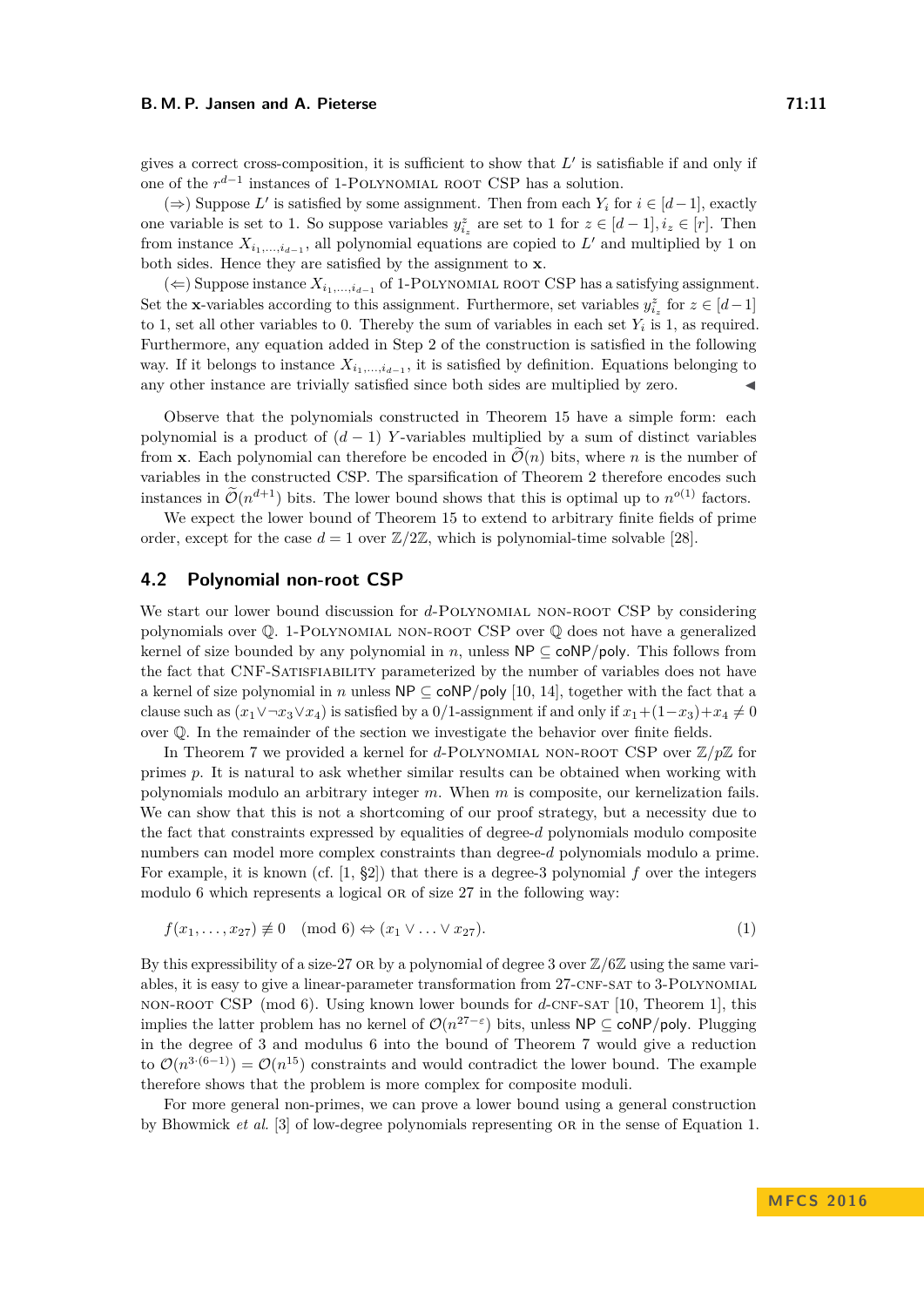### **71:12 Optimal Sparsification for Some Binary CSPs Using Low-Degree Polynomials**

<span id="page-11-0"></span>**Findamentary 16**  $(\star)$ . Let *m* be a non-prime with a prime factorization consisting of *r distinct primes, such that*  $m = \prod_{i \in [r]} p_i$ *. Then d*-POLYNOMIAL NON-ROOT CSP (mod *m*) *parameterized by the number of variables n does not have a generalized kernel of size*  $\mathcal{O}(n^{(d^r)/2-\varepsilon})$  *for any*  $\varepsilon > 0$ *, unless* NP  $\subseteq$  coNP/poly.

In case *m* does not have a prime factorization in which all primes are distinct, it is possible to obtain weaker a lower bound using a result by Barrington *et al.* [\[2\]](#page-12-7), which proves that there exists a polynomial of degree  $\mathcal{O}(\ell N^{1/r})$  that represents a logical OR when taken modulo *m*. Here  $\ell$  is the largest prime factor of *m*. For prime moduli, we provide a lower bound almost matching the upper bound in Section [3.2.](#page-6-2)

**Find Triangleright** Theorem 17 ( $\star$ ). Let *p* be a prime. d-POLYNOMIAL NON-ROOT CSP (mod *p*) parame*terized by the number of variables n does not have a generalized kernel of size*  $\mathcal{O}(n^{d(p-1)-\varepsilon})$ *for any*  $\varepsilon > 0$ *, unless*  $\textsf{NP} \subseteq \textsf{coNP/poly}.$ 

# **5 Conclusion**

We have given upper and lower bounds on the kernelization complexity of binary CSPs that can be represented by polynomial (in)equalities, obtaining tight sparsification bounds in several cases. Our main conceptual contribution is to analyze constraints on binary variables based on the minimum degree of multivariate polynomials whose roots, or non-roots, capture the satisfying assignments. The ultimate goal of this line of research is to characterize the optimal sparsification size of a binary CSP based on easily accessible properties of the constraint language. To reach this goal, several significant hurdles have to be overcome.

For *d*-POLYNOMIAL NON-ROOT CSP (mod 6), we do not know of any way to reduce the number of constraints to polynomial in *n*. This difficulty is connected to longstanding questions regarding the minimum degree of a multivariate polynomial modulo 6 that represents the OR-function of *n* variables in the sense of Equation [1.](#page-10-1) As exploited in the construction of Theorem [16,](#page-11-0) if the OR-function with  $g(d)$  inputs can be represented by polynomials of degree *d*, then *d*-POLYNOMIAL NON-ROOT CSP cannot be compressed to size  $\mathcal{O}(n^{g(d)-\varepsilon})$ unless  $\mathsf{NP} \subseteq \mathsf{coNP/poly}$ . By contraposition, a kernelization with size bound  $\mathcal{O}(n^{h(d)})$  implies a lower bound of  $h^{-1}(d)$  on the degree of a polynomial representing an OR of arity  $h(d)$ , assuming  $NP \not\subset \text{coNP/poly}$ . Kernel bounds where  $h(d)$  is polynomially bounded in *d*, would therefore establish inverse polynomial lower bounds on the degree of polynomials representing an *n*-variable OR modulo 6. However, the current-best degree lower bound [\[29\]](#page-13-6) is only  $\Omega(\log n)$ , which has not been improved in nearly two decades (cf. [\[3,](#page-12-8) §1.4]).

When it comes to CSPs whose constraints are of the form "the number of satisfied literals in the clause belongs to set *S*", many cases remain unsolved. We can prove  $(\star)$  using the Green-Tao theorem [\[15\]](#page-12-17) that for constraints of the form "the number of satisfied literals is a prime number", no generalized kernel of size polynomial in *n* exists unless NP ⊆ coNP*/*poly. On the other hand, Corollary [5](#page-5-0) gives good compressions for problems of the type "the number of satisfied literals in the clause is a multiple of three". Is sparsification possible when a constraint requires the number of satisfied literals to be a square, for example?

A simple example of a CSP whose kernelization complexity is currently unclear has constraints of the form "the number of satisfied literals is one or two, modulo six". The approach of Theorem [2](#page-4-0) fails, since there is no polynomial modulo six with root set {1*,* 2}.

Finally, we mention that all our results extend to the setting of min-ones and max-ones CSPs, in which one has to find a satisfying assignment that sets at least, or at most, a given number of variables to true. For example, our results easily imply that EXACT HITTING SET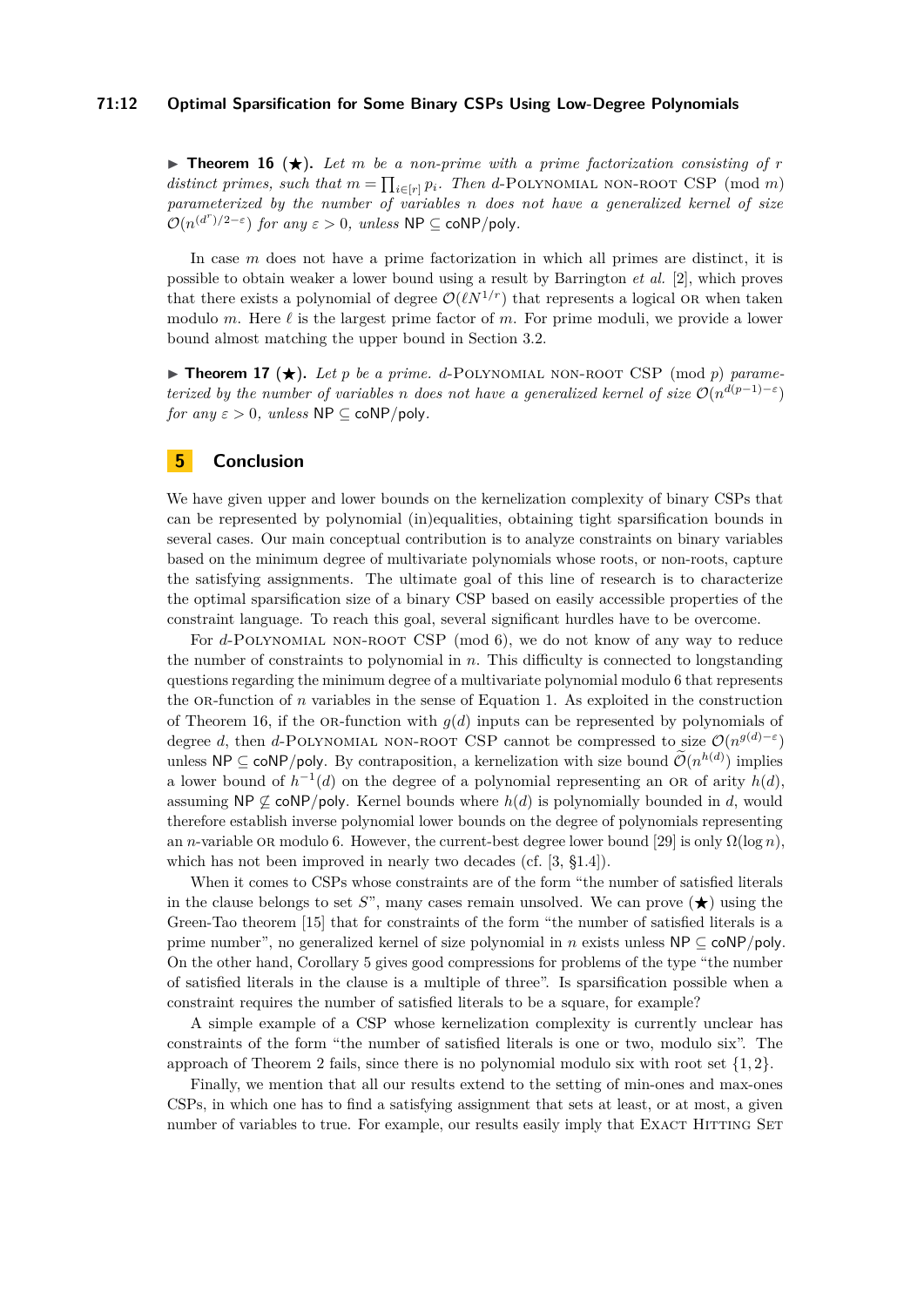#### **B. M. P. Jansen and A. Pieterse 71:13**

parameterized by the number of variables *n* has a sparsification of size  $\mathcal{O}(n^2)$ , which cannot be improved to  $\mathcal{O}(n^{2-\varepsilon})$  unless  $\mathsf{NP} \subseteq \mathsf{coNP/poly}.$ 

#### **References**

- <span id="page-12-16"></span>**1** David A. Mix Barrington. Some problems involving Razborov-Smolensky polynomials. In *Proceedings of the London Mathematical Society Symposium on Boolean Function Complexity*, pages 109–128. Cambridge University Press, 1992. [doi:10.1017/CBO9780511526633.](http://dx.doi.org/10.1017/CBO9780511526633.010) [010](http://dx.doi.org/10.1017/CBO9780511526633.010).
- <span id="page-12-7"></span>**2** David A. Mix Barrington, Richard Beigel, and Steven Rudich. Representing boolean functions as polynomials modulo composite numbers. *Computational Complexity*, 4(4):367–382, 1994. [doi:10.1007/BF01263424](http://dx.doi.org/10.1007/BF01263424).
- <span id="page-12-8"></span>**3** Abhishek Bhowmick and Shachar Lovett. Nonclassical Polynomials as a Barrier to Polynomial Lower Bounds. In *Proc. 30th CCC*, volume 33 of *LIPIcs*, pages 72–87, 2015. [doi:10.4230/LIPIcs.CCC.2015.72](http://dx.doi.org/10.4230/LIPIcs.CCC.2015.72).
- <span id="page-12-3"></span>**4** Hans L. Bodlaender. Kernelization, exponential lower bounds. In *Encyclopedia of Algorithms*. Springer, 2015. [doi:10.1007/978-3-642-27848-8\\_521-1](http://dx.doi.org/10.1007/978-3-642-27848-8_521-1).
- <span id="page-12-12"></span>**5** Hans L. Bodlaender, Bart M. P. Jansen, and Stefan Kratsch. Kernelization lower bounds by cross-composition. *SIAM J. Discrete Math.*, 28(1):277–305, 2014. [doi:10.1137/](http://dx.doi.org/10.1137/120880240) [120880240](http://dx.doi.org/10.1137/120880240).
- <span id="page-12-11"></span>**6** Hans L. Bodlaender, Stéphan Thomassé, and Anders Yeo. Kernel bounds for disjoint cycles and disjoint paths. *Theor. Comput. Sci.*, 412(35):4570–4578, 2011. [doi:10.1016/j.tcs.](http://dx.doi.org/10.1016/j.tcs.2011.04.039) [2011.04.039](http://dx.doi.org/10.1016/j.tcs.2011.04.039).
- <span id="page-12-9"></span>**7** Andrei A. Bulatov and Dániel Marx. Constraint satisfaction parameterized by solution size. *SIAM J. Comput.*, 43(2):573–616, 2014. [doi:10.1137/120882160](http://dx.doi.org/10.1137/120882160).
- <span id="page-12-0"></span>**8** Marek Cygan, Fedor V. Fomin, Lukasz Kowalik, Daniel Lokshtanov, Dániel Marx, Marcin Pilipczuk, Michal Pilipczuk, and Saket Saurabh. *Parameterized Algorithms*. Springer, 2015. [doi:10.1007/978-3-319-21275-3](http://dx.doi.org/10.1007/978-3-319-21275-3).
- <span id="page-12-10"></span>**9** Holger Dell, Eun Jung Kim, Michael Lampis, Valia Mitsou, and Tobias Mömke. Complexity and approximability of parameterized MAX-CSPs. In *Proc. 10th IPEC*, volume 43 of *LIPIcs*, pages 294–306, 2015. [doi:10.4230/LIPIcs.IPEC.2015.294](http://dx.doi.org/10.4230/LIPIcs.IPEC.2015.294).
- <span id="page-12-5"></span>**10** Holger Dell and Dieter van Melkebeek. Satisfiability allows no nontrivial sparsification unless the polynomial-time hierarchy collapses. *J. ACM*, 61(4):23:1–23:27, 2014. [doi:](http://dx.doi.org/10.1145/2629620) [10.1145/2629620](http://dx.doi.org/10.1145/2629620).
- <span id="page-12-14"></span>**11** Michael Dom, Daniel Lokshtanov, and Saket Saurabh. Kernelization lower bounds through colors and IDs. *ACM Transactions on Algorithms*, 11(2):13, 2014. [doi:10.1145/2650261](http://dx.doi.org/10.1145/2650261).
- <span id="page-12-1"></span>**12** Rodney G. Downey and Michael R. Fellows. *Fundamentals of Parameterized Complexity*. Texts in Computer Science. Springer, 2013.
- <span id="page-12-2"></span>**13** J. Flum and M. Grohe. *Parameterized Complexity Theory*. Springer-Verlag, 2006.
- <span id="page-12-15"></span>**14** Lance Fortnow and Rahul Santhanam. Infeasibility of instance compression and succinct PCPs for NP. *J. Comput. Syst. Sci.*, 77(1):91–106, 2011. [doi:10.1016/j.jcss.2010.06.](http://dx.doi.org/10.1016/j.jcss.2010.06.007) [007](http://dx.doi.org/10.1016/j.jcss.2010.06.007).
- <span id="page-12-17"></span>**15** Ben Green and Terence Tao. The primes contain arbitrarily long arithmetic progressions. *Annals of Mathematics*, 167(2):481–547, 2008. [doi:10.4007/annals.2008.167.481](http://dx.doi.org/10.4007/annals.2008.167.481).
- <span id="page-12-4"></span>**16** Gregory Gutin. Kernelization: Constraint satisfaction problems parameterized above average. In Ming-Yang Kao, editor, *Encyclopedia of Algorithms*. Springer, 2015. [doi:](http://dx.doi.org/10.1007/978-3-642-27848-8_524-1) [10.1007/978-3-642-27848-8\\_524-1](http://dx.doi.org/10.1007/978-3-642-27848-8_524-1).
- <span id="page-12-13"></span>**17** Leslie Hogben. *Handbook of Linear Algebra, Second Edition*. Chapman and Hall/CRC, 2014.
- <span id="page-12-6"></span>**18** Bart M. P. Jansen. On sparsification for computing treewidth. *Algorithmica*, 71(3):605–635, 2015. [doi:10.1007/s00453-014-9924-2](http://dx.doi.org/10.1007/s00453-014-9924-2).